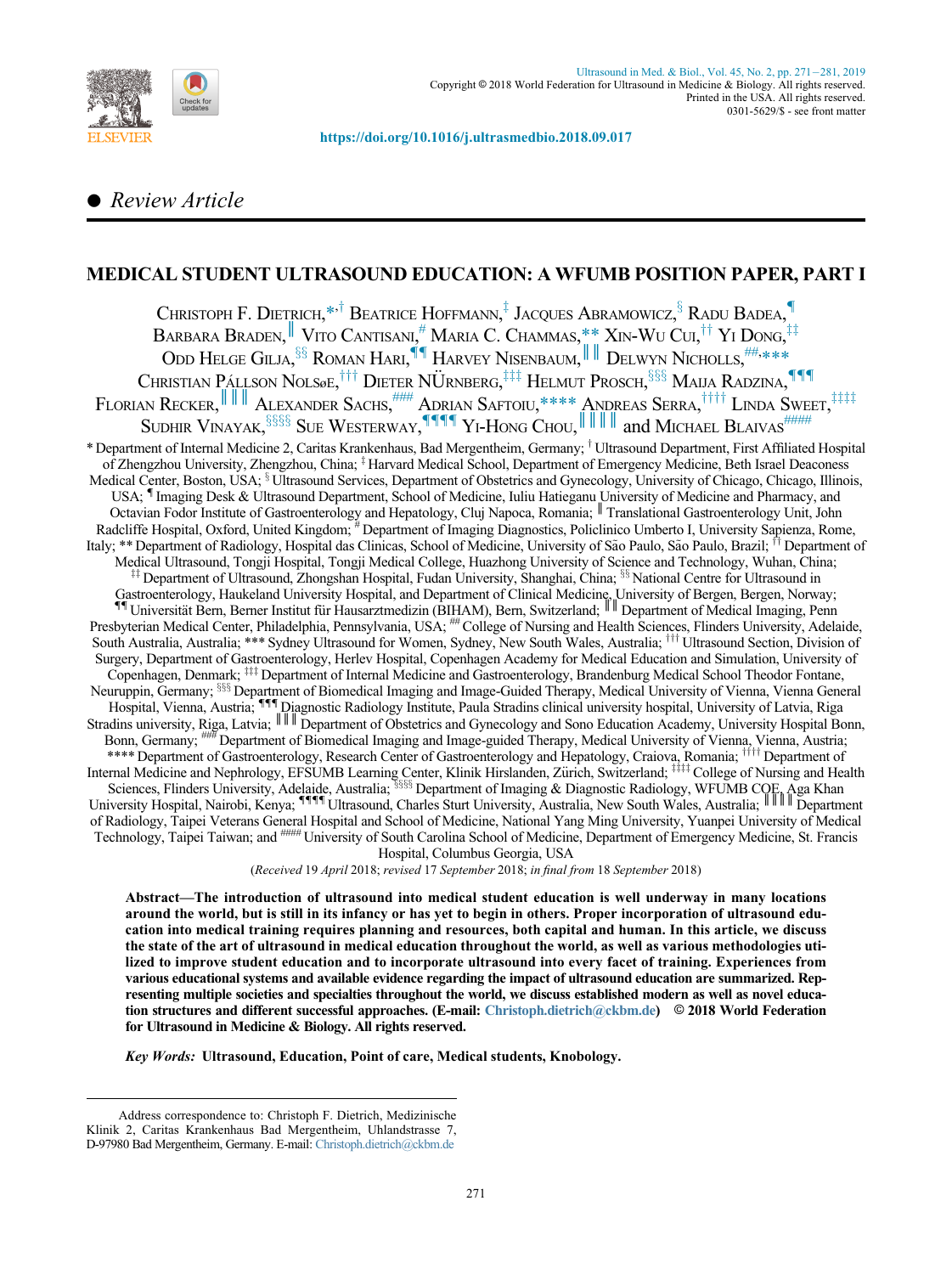## INTRODUCTION

Ultrasound is recognized as an effective first-line imaging modality for a wide range of indications. Furthermore, ultrasound appears to facilitate an interdisciplinary imaging approach and may increase interspecialty collaboration ([Herrmann et al. 2015](#page-9-0)). Lack of ionizing radiation, low cost, high portability and its non-invasive nature have made ultrasound a very attractive tool for medical student education. Ultrasound also has a unique ability to connect basic science with clinical applications and enhance direct stu-dent-teacher interactions ([Baltarowich et al. 2014;](#page-8-0) [Hempel et al. 2016b](#page-8-0)). The aim of this position paper is to present the history of ultrasound in medical education and discuss its current status, future needs and various approaches taken throughout the world.

# CONVENTIONAL ULTRASOUND AND POINT-OF-CARE-ULTRASOUND

Ultrasound use in medicine typically follows one of two general paths, as a standard comprehensive approach by traditional imagers or as point-of-careultrasound (POCUS) at the bedside by clinicians. The role ultrasound plays in patient care varies with region, health care system and setting type. Such diversity in application has arisen secondary to political, economic, regulatory, technological and other factors.

The use of ultrasound in medical education will depend on the type of ultrasound equipment available, selected educational approach and faculty skill sets. These will determine the type and quality of training delivered to students. Technological advancements have made ultrasound equipment more accessible and include development of hand-held ultrasound devices using personal smartphones ([Barreiros et al. 2014; Gilja et al.](#page-8-1) [2014; Mirabel et al. 2015\)](#page-8-1). These types of ultrasound devices are easily incorporated into student education and are an optimal form for carrying on clinical rotations [\(Gilja et al. 2003\)](#page-9-1).

Typically, three levels of ultrasound equipment are used in student education:

- Level 1: hand-held devices, the size of mobile phones or tablets that are tailored to answer focused clinical questions.
- Level 2: point-of-care-ultrasound cart-based systems, with expanded capability compared with level 1 devices.
- Level 3: larger and more expensive, high-resolution ultrasound systems with advanced capabilities, enabling comprehensive patient evaluation ([Gilja](#page-9-1) [et al. 2003; Piscaglia et al. 2013\)](#page-9-1).

#### Conventional ultrasound

For many clinical indications, ultrasound is the established first-line imaging modality worldwide. Conventional ultrasound (CUS) has been performed across multiple specialties for more than four decades. CUS equipment is generally more expensive and uses a broader variety of transducers across a wide range of imaging applications. Such systems are usually found in dedicated scanning rooms with the patients transported to the room for scanning. In a handful of countries, CUS education has long been incorporated into basic graduate medical education and postgraduate programs ([Ang](#page-8-2)[tuaco et al. 2007; Bahner and Royall 2013; Cantisani](#page-8-2) [et al. 2016; Prosch et al. 2015\)](#page-8-2).

## Point-of-Care Ultrasound

Point-of-care ultrasound can be performed using conventional ultrasound equipment or portable or handheld devices. Although first- and second-generation devices offered highly limited imaging capabilities, handheld scanners are rapidly improving in resolution, offering adjunct imaging capabilities and becoming increasingly comparable to modern cart-based systems. Current gaps in capabilities between hand-held and larger cart-based systems are likely to continue to narrow and one day disappear altogether.

POCUS using conventional ultrasound equipment. Conventional ultrasound equipment is frequently used for POCUS by providers with extensive imaging experience, including clinicians, radiologists and sonographers. Limitations of conventional ultrasound imaging systems generally include prolonged boot-up time, poor battery life and limited mobility.

POCUS using mobile ultrasound equipment. Point-of-care-ultrasound studies are performed at the patient's bedside by the treating clinician. Ultrasound devices may have to fit into narrow spaces and require extended battery life. The range of examinations performed is broad and can span from ocular to cardiac, from musculoskeletal to pelvic or interventional [\(Die](#page-9-2)[trich et al. 2015a, 2015b, 2017\)](#page-9-2). Typical settings include the emergency department (ED), the intensive care unit (ICU), hospital wards and outpatient clinical and even pre-hospital settings.

POCUS using small handheld devices. Hand-held ultrasound devices have the potential to extend the physical examination with focused ad hoc imaging, and can guide the selection of further investigations in real time ([Hussain 2015](#page-9-3)).

A variety of terms have been created to describe such ultraportable ultrasound devices, including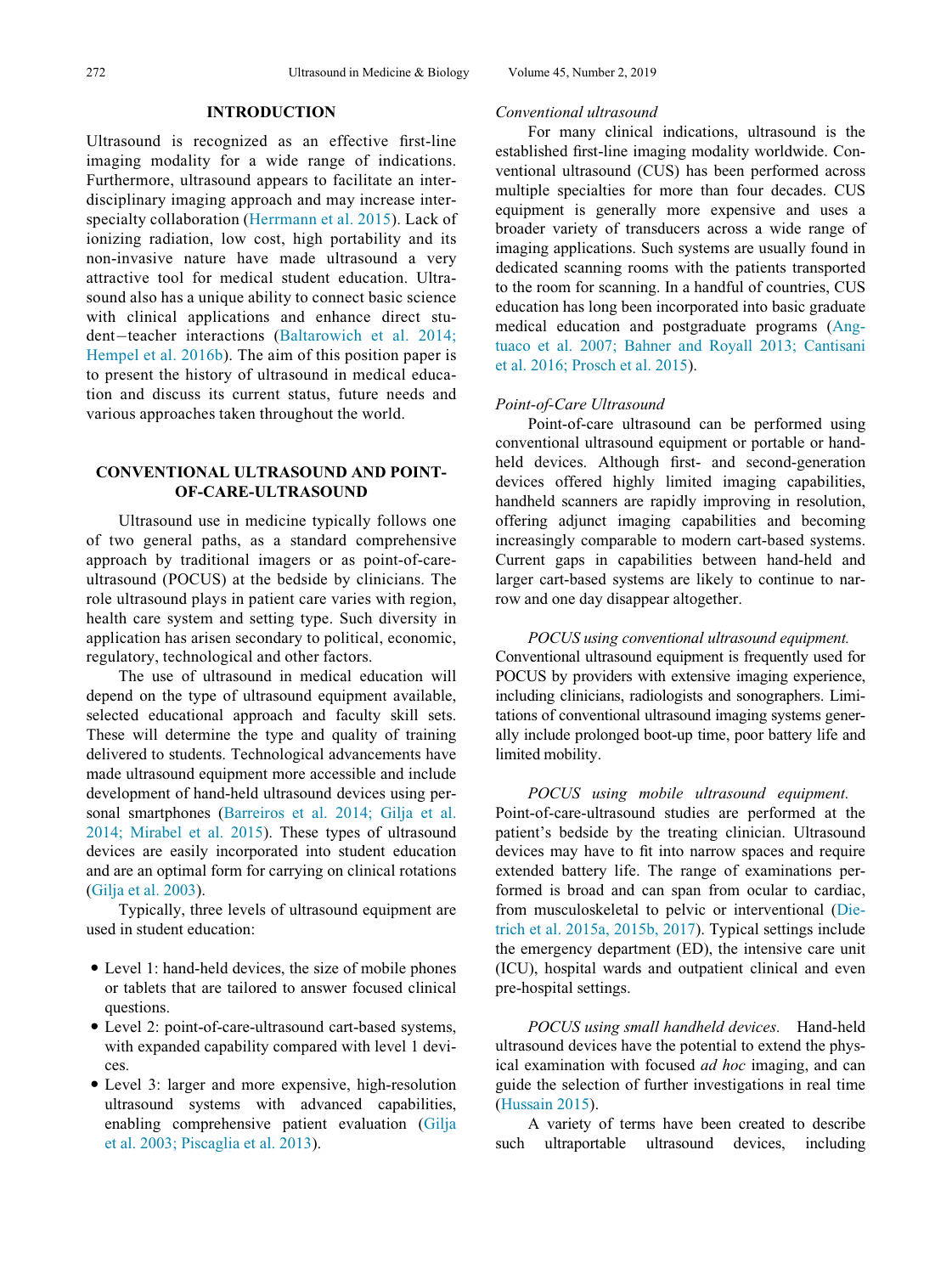echoscopes [\(Barreiros et al. 2014; Dietrich et al. 2012,](#page-8-1) [2015a, 2015b, 2017; Gilja et al. 2014; Piscaglia et al.](#page-8-1) [2013\)](#page-8-1), visual stethoscopes [\(Gillman and Kirkpatrick](#page-9-4) [2012\)](#page-9-4) and sonoscopes [\(Greenbaum 2003; Hoffmann](#page-9-5) [2003\)](#page-9-5).

The ability of POCUS to provide real-time visual, anatomic and functional information at the patient's bedside is perhaps its greatest value in medical education. Abundant information, such as cardiac contractility, intestinal motility, and presence of a pneumothorax in a patient with chest trauma can be obtained rapidly, efficiently and with high accuracy [\(Bahner et al. 2008; Die](#page-8-3)[trich et al. 2015a\)](#page-8-3). Real-time evaluation of anatomy and topographic areas allows the student to perform a virtual "in vivo dissection," improving understanding of anatomic relationships and physiology. A World Federation for Ultrasound in Medicine and Biology (WFUMB) position paper on POCUS expanding on this topic in greater detail has recently been published ([Dietrich et al.](#page-9-6) [2017\)](#page-9-6).

## HISTORICAL PERSPECTIVE

Many advocates of ultrasound in medical education are surprised to discover how long ultrasound has been incorporated into medical curricula in some countries. "Anatomie am Lebenden" (which loosely translates to "hands-on," "peer to peer" teaching of anatomy") was an anatomy teaching experiment using ultrasound that was initiated more than 30 y ago at the Hannover Medical School (MHH, Hannover, Germany). In this program, selected medical students participated as subjects and peer teachers. Research revealed this to be an effective approach that led to improved student motivation and facilitated learning anatomy ([Brown et al. 2012;](#page-8-4) [Wicke et al. 2003\)](#page-8-4). Several other German medical schools later adopted this approach, but hands-on exposure was limited to a narrow range of applications [\(Arger](#page-8-5) [et al. 2005; Barloon et al. 1998; Brunner et al. 1995;](#page-8-5) [Decara et al. 2005; Kobal et al. 2004, 2005; Shapiro](#page-8-5) [et al. 2002; Teichgraber et al. 1996; Tshibwabwa and](#page-8-5) [Groves 2005; Wicke et al. 2003; Wittich et al. 2002;](#page-8-5) [Yoo et al. 2004](#page-8-5)).

Ultrasound in medical education outside of Europe has spread significantly and dates back nearly 20 y in some locations ([Angtuaco et al. 2007; Fernandez-](#page-8-2)[Frackelton et al. 2007; Gogalniceanu et al. 2010; Rao](#page-8-2) [et al. 2008; Syperda et al. 2008; Tshibwabwa et al. 2007;](#page-8-2) [Wright and Bell 2008](#page-8-2)). Standardization has been made particularly difficult, at least in part because of varied regulatory bodies ([Dietrich 2012; Dietrich and Riemer-](#page-9-7)[Hommel 2012](#page-9-7)). However, there is a global movement underway for adoption of ultrasound curricula in medical schools, as well as modernization and standardization

led by the current evidence-based consensus conference organized by the Society of Ultrasound in Medical Education (SUSME) and World Interactive Network Focused on Critical Ultrasound (WINFOCUS) ([Canti](#page-8-6)[sani et al. 2016; Hussain 2015](#page-8-6)).

Perhaps the most comprehensive documentation of full ultrasound integration into a medical school curriculum came from arguably the most advanced ultrasound medical school program in the world, when in 2011 the University of South Carolina School of Medicine reported their experience in integrating an ultrasound curriculum for all students, across all 4 y of medical school [\(Hoppmann et al. 2011\)](#page-9-8). The curriculum was based on a point-of-care ''focused'' ultrasound program that was originally developed for local postgraduate emergency medicine physicians and rotating medical students ([Cook et al. 2007; Hoppmann et al. 2015\)](#page-9-9).

# KEY COMPONENTS OF ULTRASOUND INTEGRATION INTO MEDICAL STUDENT EDUCATION

There are several key considerations in any attempt to integrate ultrasound into medical education that deserve specific discussion. These include:

- Motivating students to perform ultrasound
- Setting appropriate goals
- How should ultrasound be taught and by whom?
- What should be part of an ultrasound curriculum?
- Educational media, material and assessment
- Support of deans
- Support of module leaders
- Hands-on teachers
- Space
- Budget (US equipment, server to save images for each student, simulation)
- Funding

#### Motivation

Experience has indicated that ultrasound is a considerable motivating factor for medical students when introduced into the medical curriculum. The wide use of digital tablets, smartphones, computers and online resources has readied today's students to comfortably consume visual information and adapt to learning via visual and auditory media.

In addition, the process of scanning can be viewed similarly to palpation during patient examination. Students typically covet any increase in hands-on patient contact experiences, and POCUS satisfies this demand by increasing clinician-patient interaction and contact time. The real-time visual information provided by ultrasound opens a new horizon for students regarding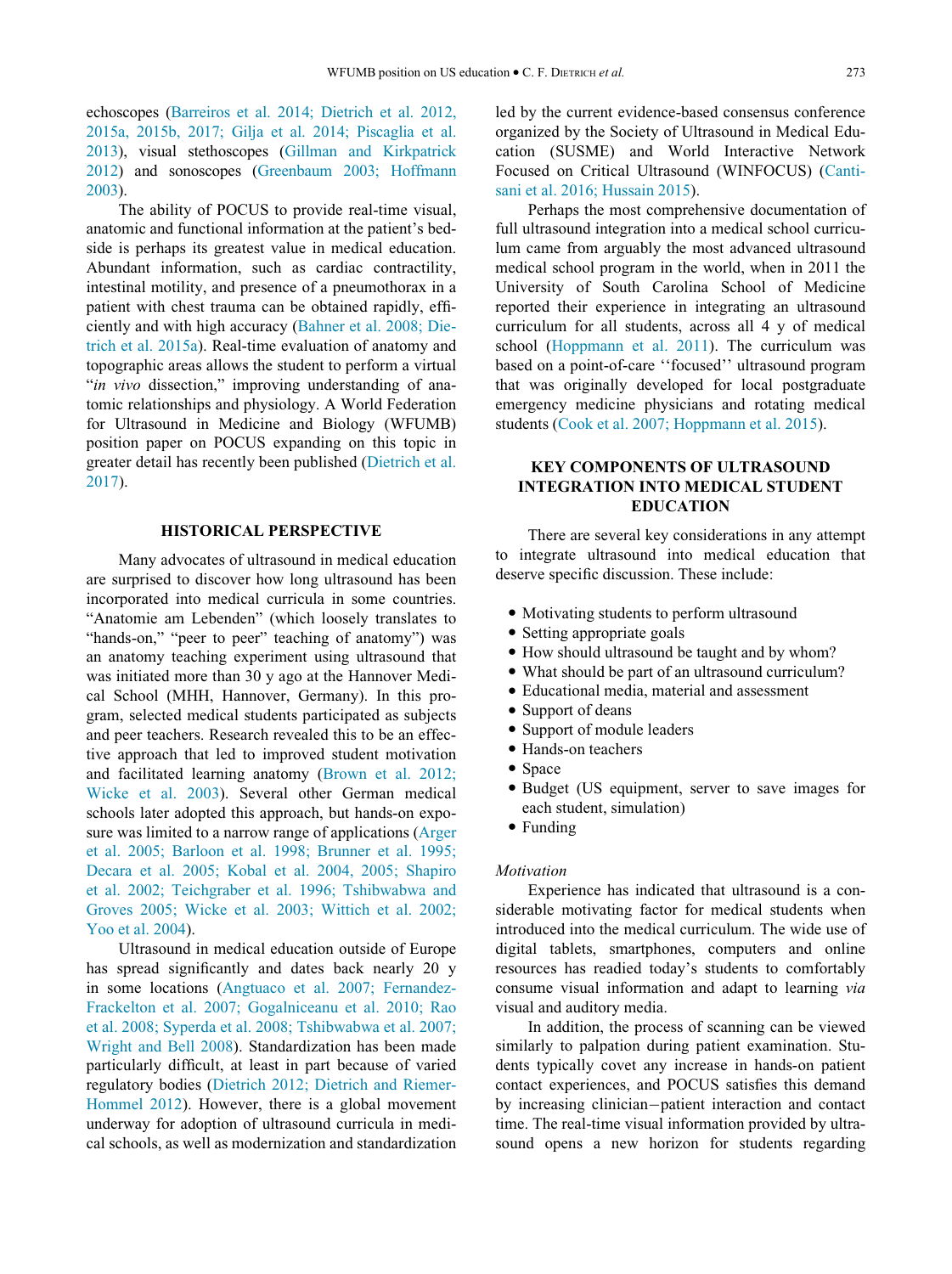topography, morphology, hemodynamics and elasticity of organs, as well as the movement of anatomic structures in functional tests such as Valsalva.

# Setting appropriate goals

Ultrasound should also be taught as an adjunct diagnostic tool to the physical examination. There is a natural pathway for transfer of knowledge from anatomy and physiology to sono-anatomy/physiology and, then, pathology. Ultrasound hands-on skills should be practiced routinely throughout medical school to cement acquired knowledge. Additionally, students should be taught reasonable indications and limitations for ultrasound examinations, as well as appropriate use of other imaging modalities. Ideally, student training in ultrasound should be easily accessible, even outside of normal school hours. Most importantly, ultrasound education should be standardized, systematic, transparent and structured and allow students to easily acquire ultrasound clinical skills.

## How should ultrasound be taught and by whom?

Ultrasound education can be delivered via classic methods such as didactic presentations for a large audience, or practical hands-on courses by professors or tutors who have been trained under a "teach-theteacher" concept. Lectures are often appropriate for teaching fundamental principles of ultrasound, but cannot replace the essential hands-on training that is critical for obtaining the visuospatial and visuomotor skills necessary for handling a transducer and acquiring images. The "teach-the-teacher" approach relies on recruitment of experienced students as tutors, who then teach their peers.

Inspiring students while they are learning ultrasound is critical. One of the most fascinating teaching methods, and often the best received, is to connect clinical data and represented anatomy/pathophysiology to the ultrasound image in real time. Once students have an appreciation for these relationships, they can then relate all of the findings to clinical management decisions. The educational content has to be tailored to concurrent education topics.

Classic training methods. Medical student education is traditionally based on "classic" training methods such as presentations, lectures, courses and workshops. However, new technologies and web-based sources of information have opened novel educational applications in medical practice [\(Konge et al. 2015](#page-10-0)). Some of the newer educational strategies will be discussed in an upcoming WFUMB article focusing specifically on that topic.

The pros of classic teaching approaches are as follows:

- Already established methodology
- Ability to utilize established infrastructure
- Requires no teacher retraining on newer education methods
- Allows teaching of large groups

Delivery of ultrasound education using classic teaching methods is well established and does not require the expense of adopting new educational methodology, which may require greater institutional investment. This is especially relevant for senior educators, with no requirement for them to adapt to new technology or new training methods. Such a change typically requires a nearly complete retooling of traditional lectures. However, classic teaching methods may be suboptimal for delivery of visually intense educational material such as ultrasound, especially when interwoven with clinical information. Furthermore, even traditional lecture delivery may still require additional education for clinician lecturers who are new to ultrasound but will be required to participate when ultrasound is introduced into a medical school curriculum.

The cons of classic teaching approaches are as follows:

- A lack of motivation for practical training because of insufficient time and high resource requirement
- Scheduling needs for classroom lectures followed by hands-on training
- Insufficient practical training leaving students with poor image acquisition skills
- Burdening of students with acquiring hands-on skills on their own and students' low confidence in their practical skills and ultrasound clinical decision making
- Highly limited real-time feedback opportunity in practical training
- Fewer opportunities for students to cement lecture knowledge during real-time ultrasound use

New teaching and training methods optimize delivery of visual information. In fact, rather than sitting in lectures, students desire short and focused aliquots of information delivery. As a reflection of this, many medical schools around the world are adapting their curricula to match these new approaches to medical student education and are realizing that ultrasound crosslinks basic science and clinical management. Ultrasound incorporation allows students to relate more closely to anatomy and physiology and to understand how they apply in practice.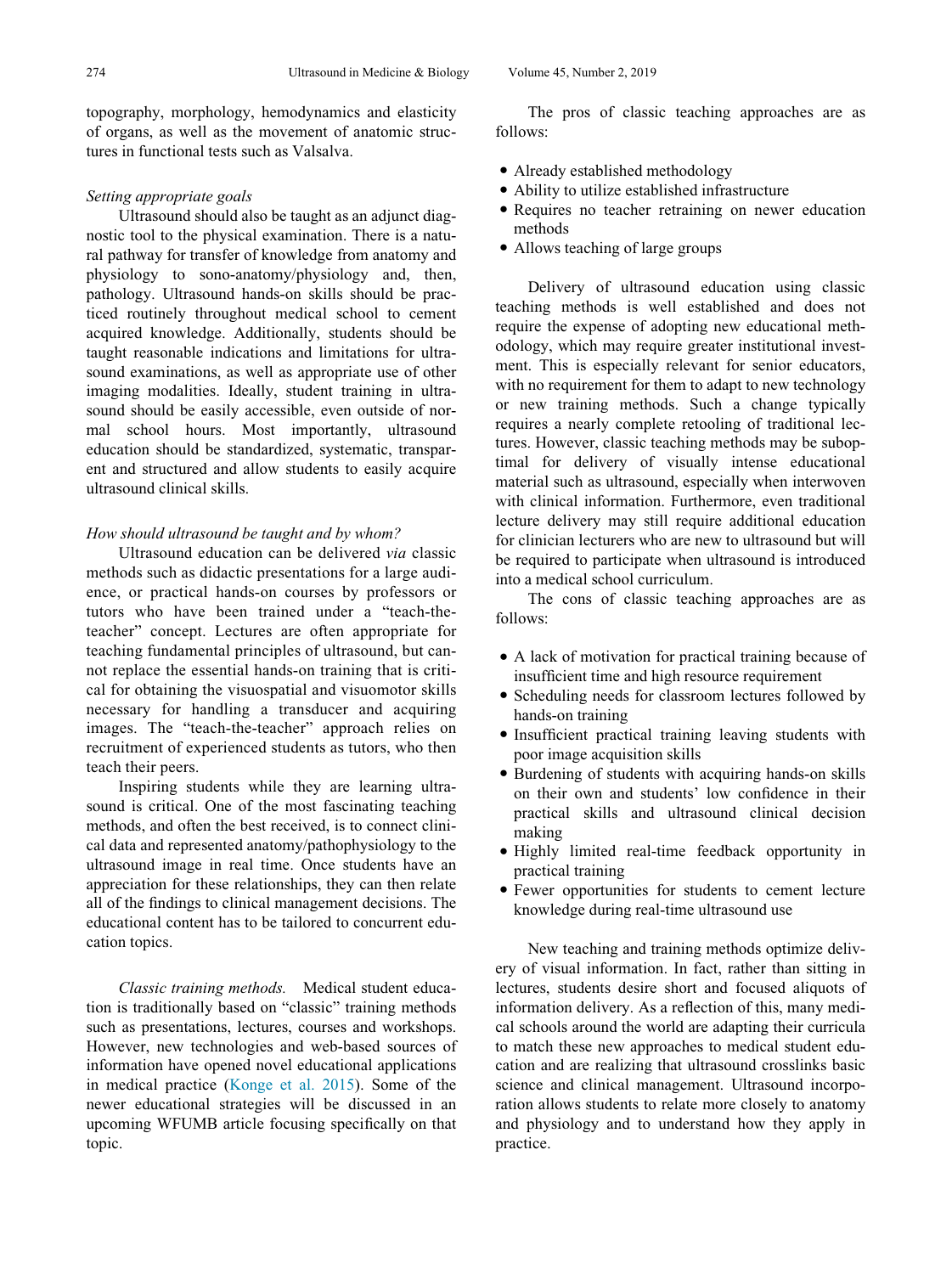Peer teaching. Practical skills are best learned during hands-on exercises taught in small, closely supervised groups. However, this makes training students to perform and interpret ultrasound both labor- and timeintensive [\(Heinzow et al. 2013\)](#page-9-10). Teaching faculty may not have the time to accommodate a new commitment when ultrasound is introduced into the curriculum. The problem may be overcome by choosing teaching formats that have a multiplier effect, such as having senior staff train peer tutors who, in turn, teach peers practical ultrasound skills [\(Hoppmann et al. 2011\)](#page-9-8).

The efficacy of peer teaching has been compared with that of traditional faculty teaching in several randomized controlled trials by assessing the post-training performance on objective structured clinical examinations (OSCEs). Performance among peer-tutored students was not inferior to that of students taught by a traditional faculty approach [\(Celebi et al. 2012; Kaine](#page-8-7) [et al. 2016; Knobe et al. 2010\)](#page-8-7), indicating that both formats are suitable for teaching basic ultrasound techniques ([Celebi et al. 2012\)](#page-8-7). Students might also connect more easily with their peers, creating a better working atmosphere [\(Garcia-Casasola et al. 2016\)](#page-9-11). Peer tutors may benefit from peer teaching by improving their own knowledge and skills [\(Knobe et al. 2010](#page-9-12)). Training highquality peer tutors requires an ongoing effort with regular teaching opportunities ([Ahn et al. 2014](#page-8-8)).

Examples of peer teaching initiatives. In 2007, a pioneering project began at the University of Vienna: the students' initiative "sono4 you." In sono4 you, students organized themselves to provide basic training in ultrasound of the abdomen, head and neck, heart, emergency applications, musculoskeletal system and simulation of US-guided interventions to peers [\(Prosch et al.](#page-10-1) [2015\)](#page-10-1). Peer teachers received regular training from faculty to maintain and expand their skills. Similar initiatives were later introduced at other German-speaking medical schools. Peer teaching offers opportunities to involve highly motivated trainees and should be guided by faculty to guarantee high-quality instruction [\(DesJar](#page-9-13)[din et al. 2017\)](#page-9-13).

A section of the Swiss Society of Ultrasound in Medicine (SGUM) called the "Young Sonographers" collaborated with local student groups and the Institute of Primary Health Care in Bern to develop a national curriculum for teaching basic ultrasound skills to medical students. The curriculum used blended learning, consisting of four 1-h e-learning modules with 4 h of peer-taught practical lessons per module. Student progress was assessed with a final examination conducted by SGUM ultrasound experts.

In summary, peer teaching as an avenue for making undergraduate ultrasound training available to a broad base of students is well established and tested. It is essential that students be encouraged to create initiatives for close collaboration with local experts, faculty and national ultrasound societies, to expand learning opportunities. Additionally, ultrasound societies should oversee and guide educational content, teaching format and skill assessment to guarantee high-quality ultrasound education.

Teaching the teachers. The "teach-the-teacher" approach can be very helpful when there is a lack of educational resources in a busy clinical setting. Experienced clinical faculty are recruited to learn ultrasound relevant to their settings and improve existing ultrasound skill and, in turn, provide education to students. "Teach the teachers" often focuses on improving existing ultrasound skills, but some educators are taught from scratch. Blended learning methods have proven highly effective in ultrasound education [\(Gogalniceanu et al. 2010; Hem](#page-9-14)[pel et al. 2016a\)](#page-9-14) and are especially well adapted for busy faculty who are volunteering to learn ultrasound. It must be noted that not every clinical faculty or ultrasound practitioner makes a good teacher. Potential teachers require good ultrasound technique as well as good communication skills and the willingness to teach.

## What should be part of an ultrasound curriculum?

Ultrasound education should begin with classic ultrasound basics such as physics, knobology, image optimization and safety. Examination techniques, along with anatomy, physiology and important pathologies, follow naturally within the curriculum. Preclinical ultrasound teaching should be introduced into anatomy and physiology courses, as this allows students to learn sonographic anatomy and improves their understanding of live human anatomy and physiology. Because ultrasound relies on practical skills, e-learning platforms and high-fidelity simulators are playing an ever-increasing role in student education. Initial studies have shown good results for e-learning and highfidelity ultrasound simulator platforms. Simulationbased point-of-care ultrasound training is a matter of competency rather than volume.

Anatomy, physiology. Ultrasound may improve students' acquisition of anatomic knowledge [\(Mouratev](#page-10-2) [et al. 2013; Tarique et al. 2018](#page-10-2)). Students are able to better understand the topography, function, relations of adjacent organs and their real-time movements when examining using ultrasound. Similarly, anatomy and physiology instructors have found ultrasound to be an exciting addition to their teaching armamentarium and have recognized its value in reaching the modern medical student. Anatomy and physiology ultrasound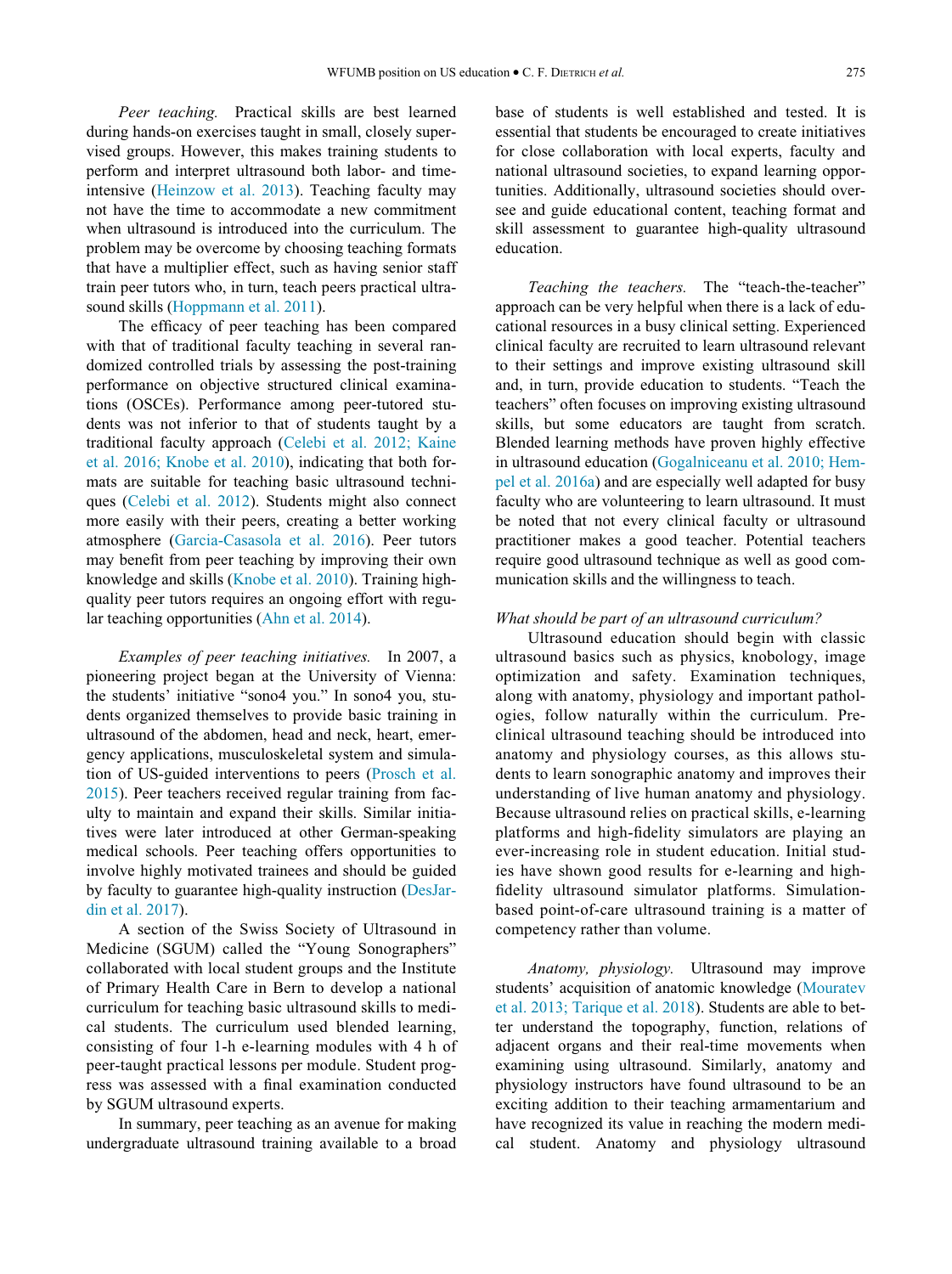Examination technique. Examination techniques should be well defined and scaffolded (from simple to complex and then to more focused) so that students are able to adapt to different scanning settings such as a primary care office setting versus scanning a critically ill patient in the resuscitation bay. Patient positioning (and any necessary changes in position), transducer placement and manipulation and machine operation should all be covered as part of examination techniques. However, this prefacing knowledge should not be taught at the same time as the psychomotor skills that are required to perform the scan. This is because there is limited literature to suggest that adopting this instructional practice may place the learner into cognitive overload. Working memory has a finite and limited capacity. Therefore, it is important not to teach multiple skills at the same time, for example, demonstrating how to scan the thyroid, performing image optimization and instrumentation and how to use color Doppler imaging (Nicholls et al. 2016a). Doing so would overload the finite capacity of the working memory. Therefore, it is suggested when teaching multipart, or complex, skills that the educator should first break down the task into subparts, and then teach each subpart. Whole-task practice is achieved when the skill subparts are reconstructed and practiced with the correct sequencing and timing. Students should attain a good understanding of standard orientation and movements of the transducer. Standard image orientation and any measurement norms should be followed.

Introduction to "knobology". Knobology refers to machine operations and controls. These controls, conceptually similar from one machine to another, are designed to achieve the same image modification and activation of adjunct ultrasound techniques, such as color Doppler activation. However, in practice, keyboards and instrument interfaces can differ greatly from one machine to another in location and actual functionality and, on some machines, do not exist.

Examination-dependent pre-sets are integrated into most machines and provided by the vendor to simplify technical adjustments. Similarly, there are essential buttons for image acquisition that exist in every machine and need to be identified. Ideally, students would become acquainted with a variety of ultrasound machine types, making it easier for them to adjust to different equipment in future educational and practice settings.

Terminology. Knowledge of standard ultrasound terminology is important to allow communication between students and teachers, as well as colleagues in clinical practice. Additionally, students should be able to read scholarly articles and understand ultrasound terminology used in diagnostic reports.

Safety. Sonographic applications are considered safe according to the guidelines of the British Medical Ultrasound Society (BMUS), European Federation of Societies for Ultrasound in Medicine and Biology (EFSUMB) and WFUMB. However, depending on application and device, thermal effects could theoretically occur in the tissues being scanned, particularly in the case of Doppler ultrasound [\(BMUS 2016](#page-8-9)). Ultrasound education should include discussion of possible effects of ultrasound on human tissue, mainly through thermal and non-thermal (or mechanical) mechanisms [\(ter Haar et al. 1989](#page-10-3)). These relate to tissue heating, cavitation and mechanical overload ([O'Brien 2007](#page-10-4)). The as low as reasonably achievable (ALARA) principle ([Fowlkes et al. 2008\)](#page-9-15), potential thermal effect as described by the thermal index (TI) and mechanical effect by the mechanical index (MI) can be included as part of safety in ultrasound student education ([Nelson et al. 2009\)](#page-10-5).

Relevant pathology. The clinical practice situation and setting dictate the likely pathology that will be encountered by an operator. Relevant pathologic states that apply to point-of-care ultrasound and the binary nature of decision making regarding these pathologies have been codified [\(Dietrich et al. 2017\)](#page-9-6). Medical students should be familiar with a breadth of pathologies, reflective of their general knowledge, not of future specialty choices ([Dinh et al. 2016a, 2016b](#page-9-16)). Important pathologies introduced should be curriculum driven and include findings related to trauma and surgical specialties, as well as medical diseases and emergencies.

From the teachers and students' perspective it is fundamental to understand which common pathologies can be identified by ultrasound and which require additional investigation. The early introduction of extensive repositories of pathologies risks overextending student's learning capacities. Ultrasound educators should present an overview of common pathologies and then prioritize them based on clinical situation and setting. To prepare students for their first contact with difficult or emergent clinical situations, basic emergency pathologies should be emphasized to enable adequate emergency treatment and to understand the diagnostic and therapeutic power ultrasound brings to those clinical situations.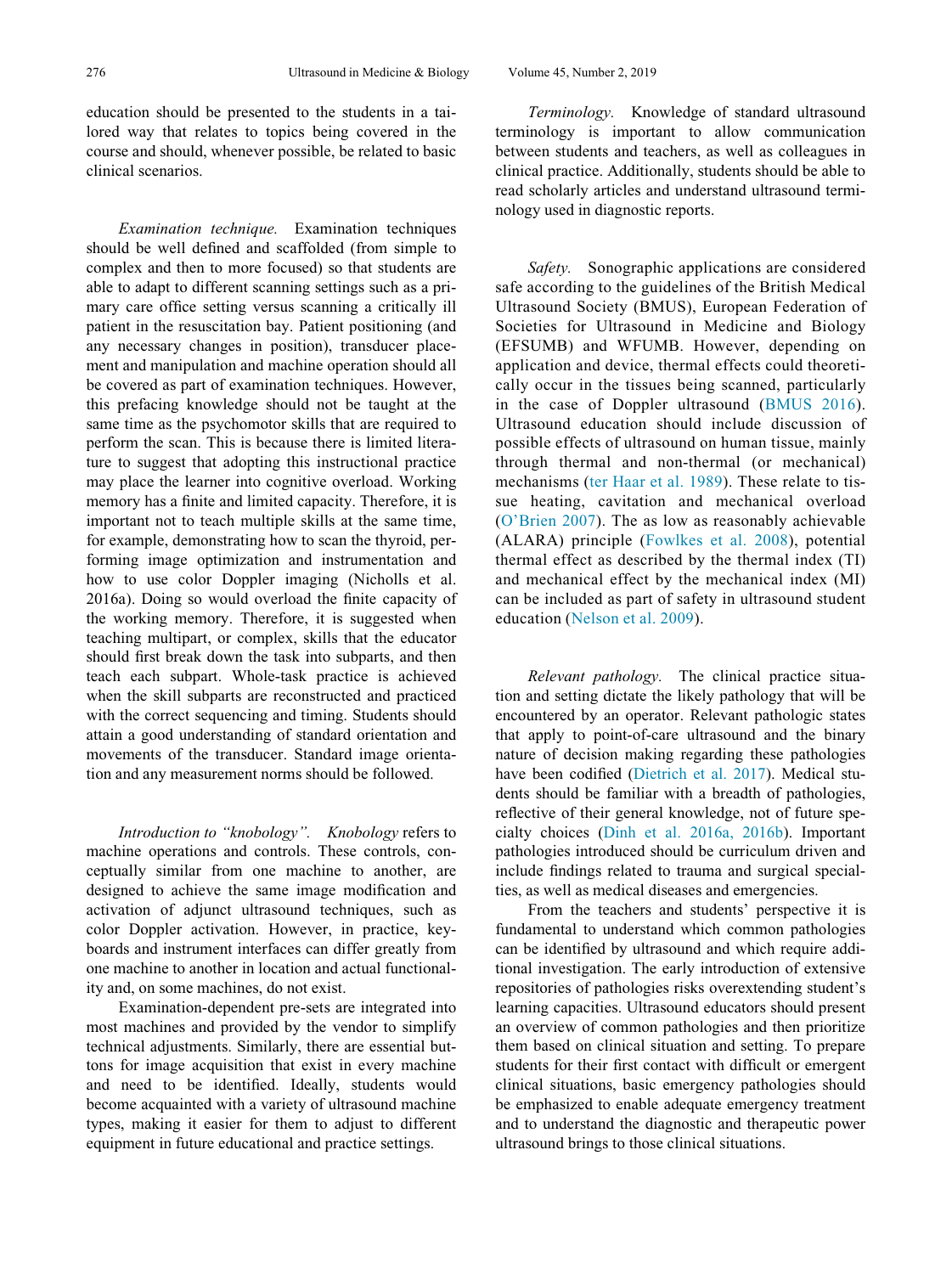## Educational media, material and assessment

Ideally, educational tools for ultrasound should be easily accessible, standardized, systematic, easily reproducible, and transparent for structured teaching and learning purposes. Educational media and material include course books (dedicated to students), e-books, apps, interactive e-learning tools, examination technique videos, webinars and case repositories (atlas) with examples of very important pathologies (VIPs).

Hands-on ultrasound education. Hands-on education is a critical component of ultrasound training in medical school. Not only does it increase students' motivation as they perform scans on simulated or real patients, appreciating anatomy and physiology in real time, but it is also important for developing spatial coordination required for scanning. However, most importantly, hands-on training is the most vital factor in becoming a skilled doctor that is familiar with the scanner and accurate in ultrasound diagnostics.

There are no conclusive published data on the optimal tutor/trainee ratio for hands-on ultrasound training sessions. The logical answer would always be that during a 1/1 training session, the one trainee has the undivided attention of the tutor and the most intense and effective learning. However, currently there is no generally accepted recommendation on the teacher-to-student ratio during the ultrasound education process. We propose a ratio of 1/4 as a generally accepted rule of thumb that has been working well in various hands-on courses around the world for basic training. This allows for greatest efficiency in using human resources, balanced against quality instruction. In the clinical setting later on in the educational process, one-to-one shadowing with hands-on time for the trainee is suggested until it changes to the fully supervised, then partially supervised and finally independent stage.

Currently there is no generally accepted recommendation on the minimum time for trainees having the transducer in their hand before training is completed. The European Common Course (ECC) for abdominal ultrasound asks for 21 h of basic training, and 14 of the 21 h are spent on practical training with the ultrasound machine. Further research is needed to determine minimal training and hands-on exposure milestones for medical students.

Simulators. The use of low- and high-fidelity ultrasound simulation has found to be a useful tool for ultrasound education, mainly via improvement in trainee competence in post-course-simulated environments and improved skill in post-training assessments [\(Lewiss](#page-10-6) [et al. 2014](#page-10-6)). For instance, learning ultrasound through the use of simulators was evaluated in a pilot study with

240 medical students at the University of Münster ([Metzger and Flanagin 2011\)](#page-10-7). The study reported significant improvement in students' technical knowledge and confidence post-simulation. Investigators found that preand post-course assessments when using ultrasound simulation are crucial to improving knowledge, motivation and skill retention [\(Kromann et al. 2009; Todsen et al.](#page-10-8) [2015](#page-10-8)). Research has also indicated that simulator-based ultrasound training in pairs ("dyad practice") is effective in the transfer of specific skills ([Tolsgaard et al. 2015](#page-10-9)).

Ultrasound simulators using real ultrasound data are being used with increasing frequency, making the assessment of simulation-based training a crucial component of some training programs. The use of OSCE stations with a clear grading scale has been reported to reduce subjectivity in those training sessions ([Konge et al. 2014; Swannick](#page-10-10) [2010\)](#page-10-10). One disadvantage of ultrasound simulators is that virtual-reality sonography simulators can become an expensive educational tool; some purchase prices can go well above USD 100,000 and the lower end of pricing being  $2.500-20.00$ , not including the costs associated with maintenance, software updates and tutor training ([Konge et al. 2014; Lewiss et al. 2014\)](#page-10-10). However, given the increasing use of this technology and associated costs, studies reporting the translation of ultrasound simulation training into a significant clinical benefit and improved clinical outcomes are still needed.

The traditional methods of ultrasound training are still not completely standardized, especially in departments with large numbers of trainees and practitioners. A simulator-enriched curriculum may allow for greater standardization in early training and permit objective comparison of trainees as well as tutors. Additionally, high-fidelity simulators can offer exposure to ultrasound cases that are rarely encountered by students or are difficult to expose students to, such as cardiac arrests and critical ultrasound-guided procedures. Incorporating an assessment tool into the program would provide an objective measure of competency. To this end, many simulation companies are pursuing development of built-in competency assessment tools to aid educators in assessing progress made by their students. One potential disadvantage is that funding for simulation equipment might compete with funding for traditional hands-on tutors, potentially limiting student exposure to this additional teaching tool.

E-learning, interactive teaching methods. Elearning can be a solution for training in areas with limited educational resources. E-learning often takes the form of video lectures, teleconferences and webinars. Other e-learning tools, such as webcasts and e-books, represent a cheaper solution for teaching ultrasound. The advantages of e-learning include students' ability to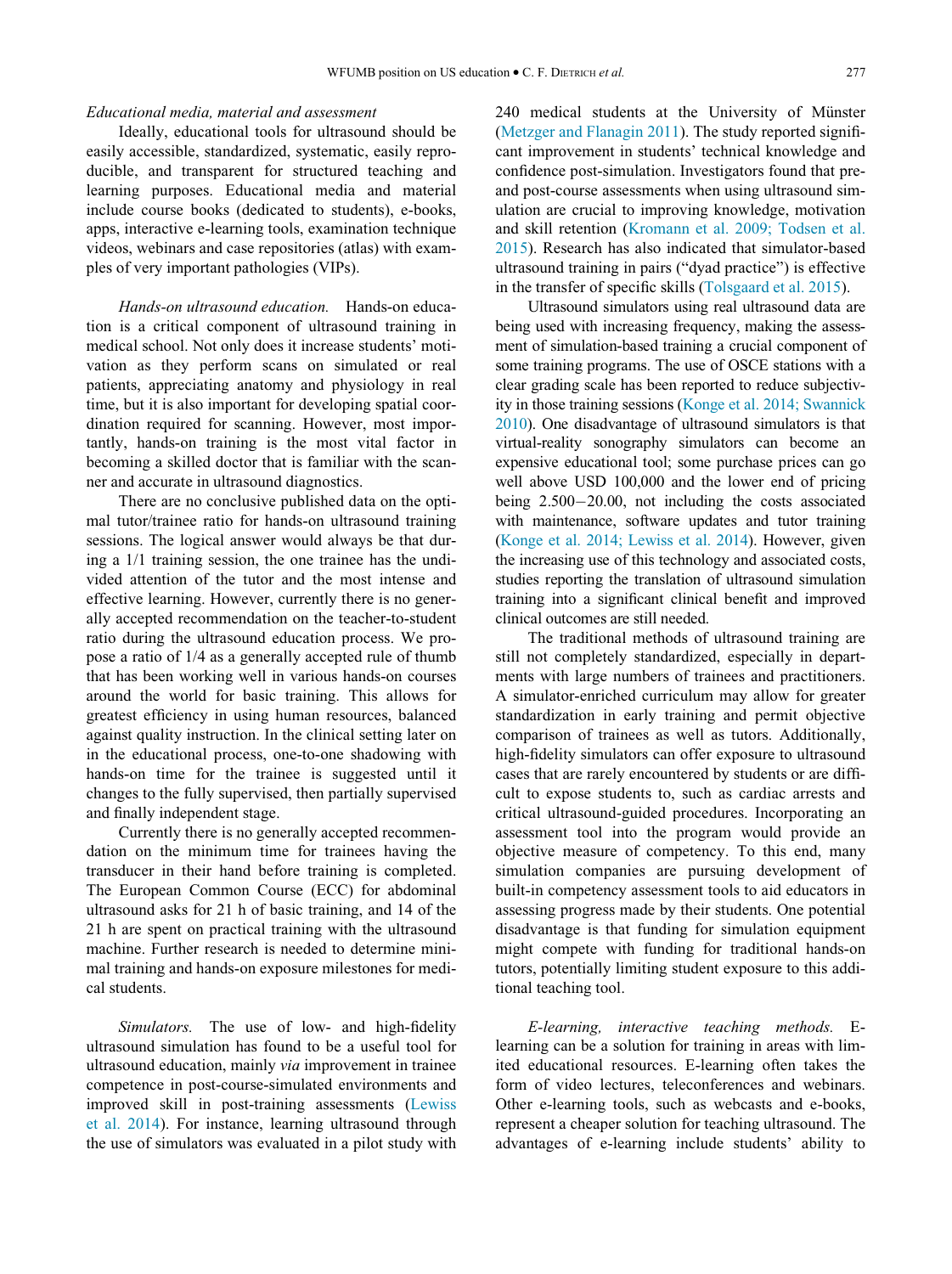tailor their learning pace, duration and location. Because ultrasound expertise is highly dependent on pattern recognition, easily accessible image archives are important. Such e-learning resources are offered by WFUMB and multiple national and regional societies among others.

Massive open online course (MOOC) is an openaccess online teaching approach allowing for unlimited trainee participation while providing interaction among students and faculty. It has been successfully applied in a wide variety of disciplines and is currently a focus in education research. The MOOC may also be integrated into a medical student ultrasound educational program [\(Tolks et al. 2016](#page-10-11)).

Webinars. The use of web-based seminars or "webinars" can help disseminate information and illustrate practical applications when no direct supervision is possible. Using web conferencing technology overcomes geographic isolation and decreases costs ([Metzger and](#page-10-7) [Flanagin 2011](#page-10-7)). This format allows live and interactive presentations by experts that can be accessed online from any location with an internet connection. Webinars accelerate the learning process by increasing communication with experts and by using text chats and voting and drawing tools and sharing comments and contributions [\(Chiswell et al. 2018\)](#page-9-17).

Social media. Social media such as YouTube, Facebook and Twitter can support dissemination of knowledge but also allow interactive communication via chats and private messaging in defined groups. Students already use these social platforms on a daily basis for educational purposes such as in anatomy [\(Barry et al.](#page-8-10) [2016; Hempel et al. 2016b](#page-8-10)). Lack of quality control and significant potential for misinformation are an ongoing concern with social media as well as some other online educational modalities.

Need for standardized assessment. There is a growing demand to standardize ultrasound training, establish structured clinical courses and assess competency according to well-defined and reproducible criteria. The goal is a widely applicable approach to enhance local initiatives and standardize quality as well as predictability of outcomes across all educational programs. Training programs should follow quality assurance standards and develop criteria for centers of excellence, in which effective high-quality ultrasound is performed and also high-quality teaching is provided.

Assessment of ultrasound competency can be performed using different methods [\(Todsen et al. 2015\)](#page-10-12), including written exams, clinical observation, video review or clinical simulation. Regular direct observation of procedural skills (DOPS) with formal feedback can be

documented in the trainee's portfolio. Unstructured observations have inter-observer variability and are less reliable. To overcome this issue, structured observation of technical skills and performance using checklists or global rating scales have been introduced [\(Martin et al.](#page-10-13) [1997; Nielsen et al. 2013](#page-10-13)).

Ideally, a series of DOPS and other structured appraisal forms would present a summary of the trainee's progress before a final assessment and document the trainee's competence in each domain of ultrasound education. Although suboptimal for numerous reasons, until competency assessment for ultrasound procedures becomes adequate, it may be necessary to suggest threshold numbers of procedures that must be performed to obtain competency, although a logbook cannot guarantee quality of performance or safety. National training databases can produce valuable information for setting such threshold numbers [\(Ward et al. 2017](#page-10-14)). Simulator developers are also providing solutions to competency assessment using artificial intelligence or other tools to intricately assess a student's performance while scanning or performing procedures on a simulator. Some of these systems can also test how the students integrate findings into clinical decision making. These tools are likely to be of greater utility in the future.

Development of psychomotor skills in ultrasound performance. The competent performance of an ultrasound examination requires the user to have a broad range of knowledge and skills, including both communication and psychomotor. These skills are acquired through practical learning opportunities. Skill practice is required to develop the visuomotor and visuospatial skills that enable the learner to perform the exam in the correct planes, to obtain the diagnostic information. Many of the skills that are used to perform a focused or long ultrasound examination are complex. A complex skill is multidimensional and comprises many subparts. Therefore, the small and nuanced motor movements that are required to perform the task may not be noticed and appreciated by the learner; they are often evident only through clinical skill demonstration [\(Nicholls et al.](#page-10-15) [2014, 2016a, 2016b](#page-10-15)) and the use of physical guidance. The core skills needed to perform an ultrasound examination must be learned over time through supported clinical and then independent practice. The objective is to be able to execute the skill to a pre-determined or demonstrated standard. End-task and limited in-task feedback is essential to develop the foundation scanning skills required for clinical practice. Using an instructional approach that is evidence-based and aligned with the precepts of the motor learning domain is suggested when teaching a complex psychomotor skill [\(Nicholls](#page-10-16) [et al. 2016a, 2016b\)](#page-10-16).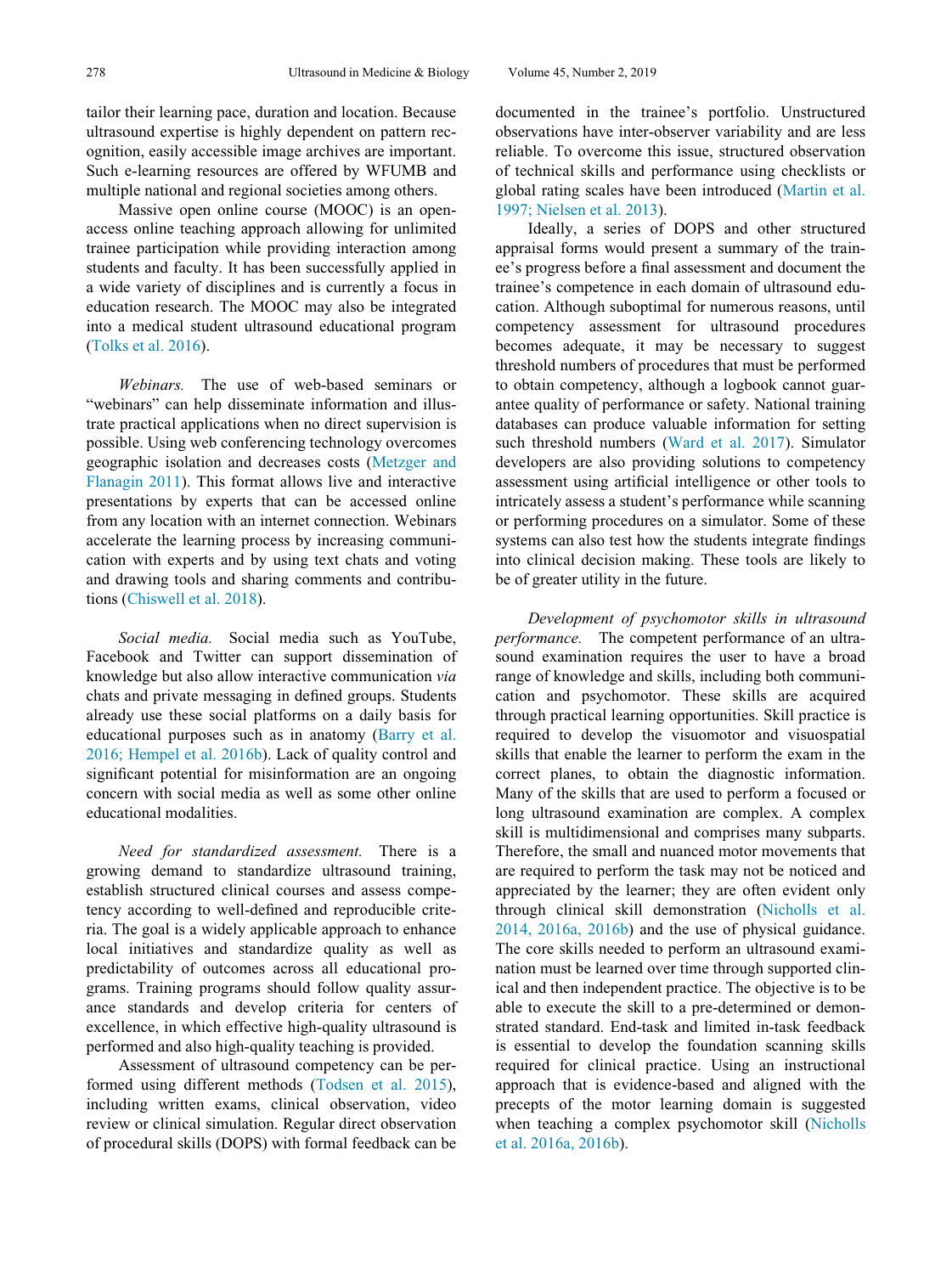## ULTRASOUND CURRICULA INTEGRATION

<span id="page-8-8"></span><span id="page-8-2"></span>Ultrasound education for medical students is among the most recently introduced subjects in medical curricula ([Fodor et al. 2012\)](#page-9-18). Ultrasound can be effectively used to teach clinical applications and augment physical examination skills, as well as improve anatomy and physiology knowledge [\(Arger et al. 2005; Bahner and](#page-8-5) [Royall 2013; Bahner et al. 2013; Griksaitis et al. 2014;](#page-8-5) [Hoppmann et al. 2011; Metzger and Flanagin 2011;](#page-8-5) [Swamy and Searle 2012](#page-8-5)). The implementation of curricula depends on multiple factors including regulations, resources and other setting-specific factors. Traditional methods followed a siloed, organ- and topic-based approach, for example, musculoskeletal, cardiovascular, respiratory and gastrointestinal [\(Dahle et al. 2002;](#page-9-19) [Dochy et al. 2003; Frank et al. 2010; Schmidt et al.](#page-9-19) [1996\)](#page-9-19).

<span id="page-8-11"></span><span id="page-8-5"></span><span id="page-8-3"></span><span id="page-8-0"></span>At the time of this article's writing, an international consensus guidelines process was underway on ultrasound in medical education. The process, organized by SUSME and WINFOCUS, is a rigorous evidence-based approach using GRADE (Grading of Recommendation, Assessment, Development and Evaluation) and modified Delphi technique to establish recommendations on ultrasound in medical education curriculum. It includes approximately 60 voting panel members from multiple specialties and more than 150 consultant advisors with expertise in ultrasound in medical education. Modern curricula of ultrasound education should meet established criteria on ultrasound education standards [\(Gar](#page-9-20)[cia-Casasola et al. 2015; Hempel et al. 2014;](#page-9-20) [Kondrashov et al. 2015](#page-9-20)). Curricula incorporating medical ultrasound education also need to satisfy regulatory bodies.

<span id="page-8-10"></span><span id="page-8-9"></span><span id="page-8-7"></span><span id="page-8-6"></span><span id="page-8-4"></span><span id="page-8-1"></span>Complete integration of ultrasound throughout (both vertically and horizontally) a medical education curriculum has been documented in a number of locations as proof of concept. Typically, in the pre-clinical portion, ultrasound is used to enhance student understanding of anatomy, physiology and pathophysiology. Ultrasound is also ideally taught as part of the physical assessment. In the clinical portion, students learn how to use ultrasound effectively as a problem-solving tool to diagnose a disease and pathology. Optimally, topics are related between courses, and ultrasound is used to reinforce what is learned from one course to the next. The horizontal and vertical integration of ultrasound into courses and rotations cannot be accomplished without a multidisciplinary approach. The vertical approach was characterized by assigning specific hours to ultrasound imaging for didactic sessions and workshops to cover the complete pre-clinical curriculum [\(Bahner and Royall](#page-8-11) [2013; Baltarowich et al. 2014; Brunner 1966; Chiem](#page-8-11) [et al. 2016; Dinh et al. 2016a, 2016b; Flick 2016; Gill](#page-8-11)[man and Kirkpatrick 2012; Hussain 2015; Millington](#page-8-11) [et al. 2016; Prats et al. 2016; Smalley et al. 2016\)](#page-8-11).

## **REFERENCES**

- [Ahn JS, French AJ, Thiessen ME, Kendall JL. Training peer instructors](http://refhub.elsevier.com/S0301-5629(18)30417-4/sbref0001) [for a combined ultrasound/physical exam curriculum. Teach Learn](http://refhub.elsevier.com/S0301-5629(18)30417-4/sbref0001) [Med 2014;26:292–295.](http://refhub.elsevier.com/S0301-5629(18)30417-4/sbref0001)
- [Angtuaco TL, Hopkins RH, DuBose TJ, Bursac Z, Angtuaco MJ, Ferris](http://refhub.elsevier.com/S0301-5629(18)30417-4/sbref0002) [EJ. Sonographic physical diagnosis 101: Teaching senior medical](http://refhub.elsevier.com/S0301-5629(18)30417-4/sbref0002) [students basic ultrasound scanning skills using a compact ultra](http://refhub.elsevier.com/S0301-5629(18)30417-4/sbref0002)[sound system. Ultrasound Q 2007;23:157–160.](http://refhub.elsevier.com/S0301-5629(18)30417-4/sbref0002)
- [Arger PH, Schultz SM, Sehgal CM, Cary TW, Aronchick J. Teaching](http://refhub.elsevier.com/S0301-5629(18)30417-4/sbref0003) [medical students diagnostic sonography. J Ultrasound Med](http://refhub.elsevier.com/S0301-5629(18)30417-4/sbref0003) [2005;24:1365–1369.](http://refhub.elsevier.com/S0301-5629(18)30417-4/sbref0003)
- [Bahner DP, Royall NA. Advanced ultrasound training for fourth-year](http://refhub.elsevier.com/S0301-5629(18)30417-4/sbref0004) [medical students: A novel training program at The Ohio State Uni](http://refhub.elsevier.com/S0301-5629(18)30417-4/sbref0004)[versity College of Medicine. Acad Med 2013;88:206–213.](http://refhub.elsevier.com/S0301-5629(18)30417-4/sbref0004)
- [Bahner D, Blaivas M, Cohen HL, Fox JC, Hoffenberg S, Kendall J,](http://refhub.elsevier.com/S0301-5629(18)30417-4/sbref0005) [Langer J, McGahan JP, Sierzenski P, Tayal VS. American Institute](http://refhub.elsevier.com/S0301-5629(18)30417-4/sbref0005) [of Ultrasound in Medicine. AIUM practice guideline for the perfor](http://refhub.elsevier.com/S0301-5629(18)30417-4/sbref0005)[mance of the focused assessment with sonography for trauma](http://refhub.elsevier.com/S0301-5629(18)30417-4/sbref0005) [\(FAST\) examination. J Ultrasound Med 2008;27:313–318.](http://refhub.elsevier.com/S0301-5629(18)30417-4/sbref0005)
- [Bahner DP, Adkins EJ, Hughes D, Barrie M, Boulger CT, Royall NA.](http://refhub.elsevier.com/S0301-5629(18)30417-4/sbref0006) [Integrated medical school ultrasound: Development of an ultra](http://refhub.elsevier.com/S0301-5629(18)30417-4/sbref0006)[sound vertical curriculum. Crit Ultrasound J 2013;5:6.](http://refhub.elsevier.com/S0301-5629(18)30417-4/sbref0006)
- [Baltarowich OH, Di Salvo DN, Scoutt LM, Brown DL, Cox CW,](http://refhub.elsevier.com/S0301-5629(18)30417-4/sbref0007) [DiPietro MA, Glazer DI, Hamper UM, Manning MA, Nazarian](http://refhub.elsevier.com/S0301-5629(18)30417-4/sbref0007) [LN, Neutze JA, Romero M, Stephenson JW, Dubinsky TJ. National](http://refhub.elsevier.com/S0301-5629(18)30417-4/sbref0007) [ultrasound curriculum for medical students. Ultrasound Q](http://refhub.elsevier.com/S0301-5629(18)30417-4/sbref0007) [2014;30:13–19.](http://refhub.elsevier.com/S0301-5629(18)30417-4/sbref0007)
- [Barloon TJ, Brown BP, Abu-Yousef MM, Ferguson KJ, Schweiger](http://refhub.elsevier.com/S0301-5629(18)30417-4/sbref0008) [GD, Erkonen WE, Schuldt SS. Teaching physical examination of](http://refhub.elsevier.com/S0301-5629(18)30417-4/sbref0008) [the adult liver with use of real-time sonography. Acad Radiol](http://refhub.elsevier.com/S0301-5629(18)30417-4/sbref0008) [1998;5:101–103.](http://refhub.elsevier.com/S0301-5629(18)30417-4/sbref0008)
- [Barreiros AP, Cui XW, Ignee A, De Molo C, Pirri C, Dietrich CF.](http://refhub.elsevier.com/S0301-5629(18)30417-4/sbref0009) [EchoScopy in scanning abdominal diseases: Initial clinical experi](http://refhub.elsevier.com/S0301-5629(18)30417-4/sbref0009)[ence. Z Gastroenterol 2014;52:269–275.](http://refhub.elsevier.com/S0301-5629(18)30417-4/sbref0009)
- [Barry DS, Marzouk F, Chulak-Oglu K, Bennett D, Tierney P, O'Keeffe](http://refhub.elsevier.com/S0301-5629(18)30417-4/sbref0010) [GW. Anatomy education for the YouTube generation. Anat Sci](http://refhub.elsevier.com/S0301-5629(18)30417-4/sbref0010) [Educ 2016;9:90–96.](http://refhub.elsevier.com/S0301-5629(18)30417-4/sbref0010)
- British Medical Ultrasound Society (BMUS). 2016 Guidelines for the management of safety when using volunteers & patients for practical training in ultrasound scanning. Available at: [https://www.](https://www.bmus.org/static/uploads/resources/MANAGEMENT_OF_SAFETY_WHEN_USING_VOLUNTEERS__PATIENTS_FOR_PRACTICAL_TRAINING_YtWarot.pdf) [bmus.org/static/uploads/resources/MANAGEMENT\\_OF\\_SAFE-](https://www.bmus.org/static/uploads/resources/MANAGEMENT_OF_SAFETY_WHEN_USING_VOLUNTEERS__PATIENTS_FOR_PRACTICAL_TRAINING_YtWarot.pdf)[TY\\_WHEN\\_USING\\_VOLUNTEERS\\_\\_PATIENTS\\_FOR\\_PRAC-](https://www.bmus.org/static/uploads/resources/MANAGEMENT_OF_SAFETY_WHEN_USING_VOLUNTEERS__PATIENTS_FOR_PRACTICAL_TRAINING_YtWarot.pdf)[TICAL\\_TRAINING\\_YtWarot.pdf.](https://www.bmus.org/static/uploads/resources/MANAGEMENT_OF_SAFETY_WHEN_USING_VOLUNTEERS__PATIENTS_FOR_PRACTICAL_TRAINING_YtWarot.pdf)
- [Brown B, Adhikari S, Marx J, Lander L, Todd GL. Introduction of](http://refhub.elsevier.com/S0301-5629(18)30417-4/sbref0012) [ultrasound into gross anatomy curriculum: Perceptions of medical](http://refhub.elsevier.com/S0301-5629(18)30417-4/sbref0012) [students. J Emergency Med 2012;43:1098–1102.](http://refhub.elsevier.com/S0301-5629(18)30417-4/sbref0012)
- Brunner J. Toward a theory of instruction. Cambridge, MA: Harvard University, 1966.
- [Brunner M, Moeslinger T, Spieckermann PG. Echocardiography for](http://refhub.elsevier.com/S0301-5629(18)30417-4/sbref0013) [teaching cardiac physiology in practical student courses. Am](http://refhub.elsevier.com/S0301-5629(18)30417-4/sbref0013) [J Physiol 1995;268:S2–S9.](http://refhub.elsevier.com/S0301-5629(18)30417-4/sbref0013)
- [Cantisani V, Dietrich CF, Badea R, Dudea S, Prosch H, Cerezo E,](http://refhub.elsevier.com/S0301-5629(18)30417-4/sbref0014) [Nuernberg D, Serra AL, Sidhu PS, Radzina M, Piscaglia F, Bach](http://refhub.elsevier.com/S0301-5629(18)30417-4/sbref0014)[mann Nielsen M, Calliada F, Gilja OH. EFSUMB statement on](http://refhub.elsevier.com/S0301-5629(18)30417-4/sbref0014) [medical student education in ultrasound \[short version\]. Ultraschall](http://refhub.elsevier.com/S0301-5629(18)30417-4/sbref0014) [Med 2016;37:100–102.](http://refhub.elsevier.com/S0301-5629(18)30417-4/sbref0014)
- [Celebi N, Zwirner K, Lischner U, Bauder M, Ditthard K, Schurger S,](http://refhub.elsevier.com/S0301-5629(18)30417-4/sbref0015) [Riessen R, Engel C, Balletshofer B, Weyrich P. Student tutors are](http://refhub.elsevier.com/S0301-5629(18)30417-4/sbref0015) [able to teach basic sonographic anatomy effectively: A prospective](http://refhub.elsevier.com/S0301-5629(18)30417-4/sbref0015) [randomized controlled trial. Ultraschall Med 2012;33:141–145.](http://refhub.elsevier.com/S0301-5629(18)30417-4/sbref0015)
- [Chiem AT, Soucy Z, Dinh VA, Chilstrom M, Gharahbaghian L, Shah](http://refhub.elsevier.com/S0301-5629(18)30417-4/sbref0016) [V, Medak A, Nagdev A, Jang T, Stark E, Hussain A, Lobo V, Pera](http://refhub.elsevier.com/S0301-5629(18)30417-4/sbref0016) [A, Fox JC. Integration of ultrasound in undergraduate medical edu](http://refhub.elsevier.com/S0301-5629(18)30417-4/sbref0016)[cation at the California medical schools: A discussion of common](http://refhub.elsevier.com/S0301-5629(18)30417-4/sbref0016)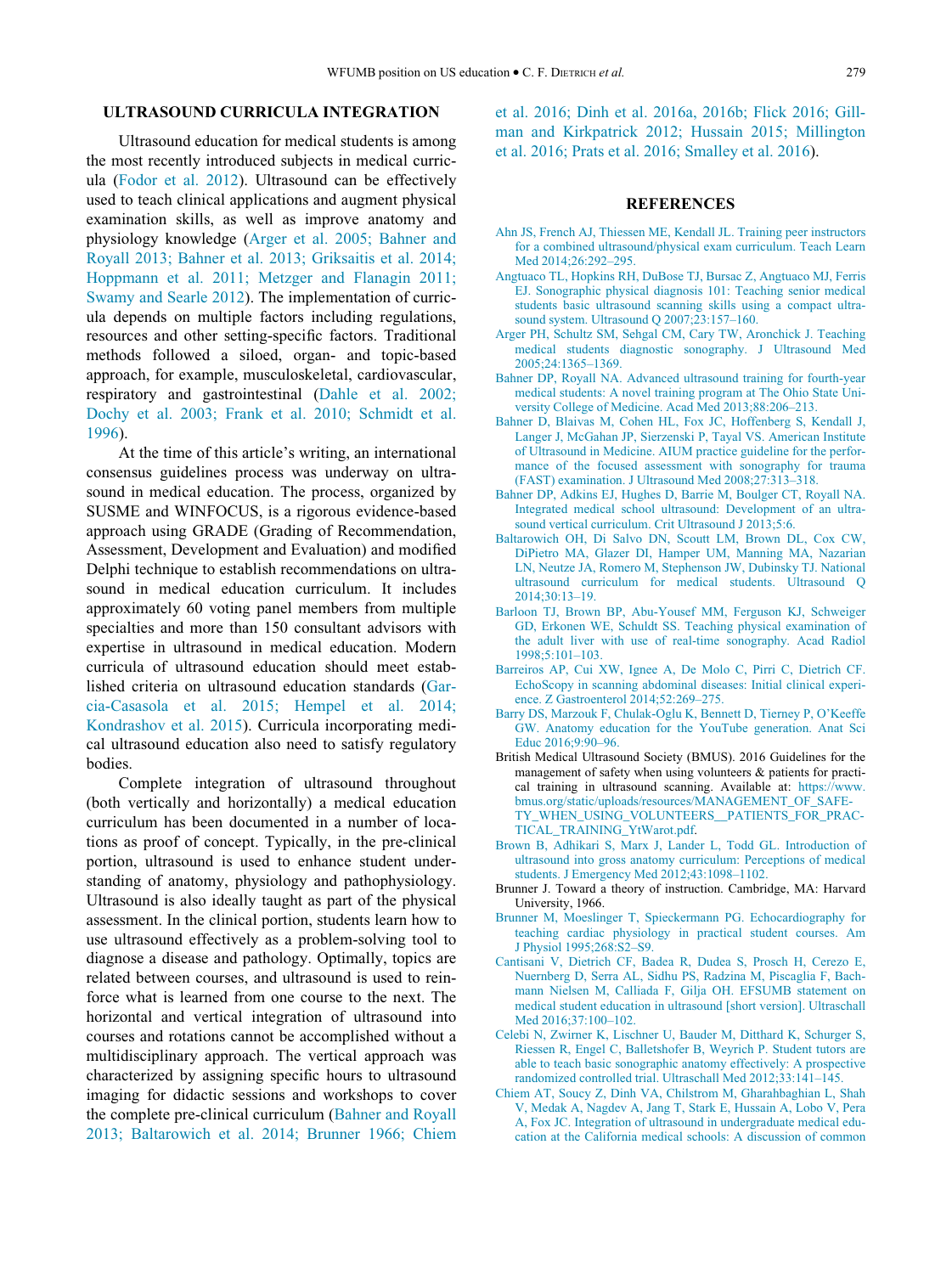[challenges and strategies from the UMeCali experience. J Ultra](http://refhub.elsevier.com/S0301-5629(18)30417-4/sbref0016)[sound Med 2016;35:221–233.](http://refhub.elsevier.com/S0301-5629(18)30417-4/sbref0016)

- <span id="page-9-17"></span><span id="page-9-11"></span><span id="page-9-1"></span>[Chiswell M, Smissen A, Ugalde A, Lawson D, Whiffen R, Brockington](http://refhub.elsevier.com/S0301-5629(18)30417-4/sbref0017) [S, Boltong A. Using webinars for the education of health professio](http://refhub.elsevier.com/S0301-5629(18)30417-4/sbref0017)[nals and people affected by cancer: Processes and evaluation.](http://refhub.elsevier.com/S0301-5629(18)30417-4/sbref0017) [J Cancer Educ 2018;33:583–591.](http://refhub.elsevier.com/S0301-5629(18)30417-4/sbref0017)
- <span id="page-9-9"></span>[Cook T, Hunt P, Hoppman R. Emergency medicine leads the way for train](http://refhub.elsevier.com/S0301-5629(18)30417-4/sbref0018)[ing medical students in clinician-based ultrasound: A radical paradigm](http://refhub.elsevier.com/S0301-5629(18)30417-4/sbref0018) [shift in patient imaging. Acad Emergency Med 2007;14:558–561.](http://refhub.elsevier.com/S0301-5629(18)30417-4/sbref0018)
- <span id="page-9-19"></span><span id="page-9-4"></span>[Dahle LO, Brynhildsen J, Behrbohm Fallsberg M, Rundquist I, Ham](http://refhub.elsevier.com/S0301-5629(18)30417-4/sbref0019)[mar M. Pros and cons of vertical integration between clinical medi](http://refhub.elsevier.com/S0301-5629(18)30417-4/sbref0019)[cine and basic science within a problem-based undergraduate](http://refhub.elsevier.com/S0301-5629(18)30417-4/sbref0019) [medical curriculum: Examples and experiences from Linkoping,](http://refhub.elsevier.com/S0301-5629(18)30417-4/sbref0019) [Sweden. Med Teacher 2002;24:280–285.](http://refhub.elsevier.com/S0301-5629(18)30417-4/sbref0019)
- <span id="page-9-14"></span>[Decara JM, Kirkpatrick JN, Spencer KT, Ward RP, Kasza K, Furlong](http://refhub.elsevier.com/S0301-5629(18)30417-4/sbref0020) [K, Lang RM. Use of hand-carried ultrasound devices to augment](http://refhub.elsevier.com/S0301-5629(18)30417-4/sbref0020) [the accuracy of medical student bedside cardiac diagnoses. J Am](http://refhub.elsevier.com/S0301-5629(18)30417-4/sbref0020) [Soc Echocardiogr 2005;18:257–263.](http://refhub.elsevier.com/S0301-5629(18)30417-4/sbref0020)
- <span id="page-9-13"></span><span id="page-9-5"></span>[DesJardin JT, Ricceri SK, Brown SD, Webb EM, Naeger DM, Teismann](http://refhub.elsevier.com/S0301-5629(18)30417-4/sbref0021) [NA. A Near-peer point-of-care ultrasound elective for medical stu](http://refhub.elsevier.com/S0301-5629(18)30417-4/sbref0021)[dents: Impact on anatomy knowledge, perceptions about ultrasound,](http://refhub.elsevier.com/S0301-5629(18)30417-4/sbref0021) [and self-reported skill level. Acad Radiol 2017;24:772–779.](http://refhub.elsevier.com/S0301-5629(18)30417-4/sbref0021)
- <span id="page-9-10"></span><span id="page-9-7"></span>[Dietrich CF. Editorial zum Beitrag "Challenges for the German health](http://refhub.elsevier.com/S0301-5629(18)30417-4/sbref0022) [care system. Z Gastroenterol 2012;50:555–556.](http://refhub.elsevier.com/S0301-5629(18)30417-4/sbref0022)
- [Dietrich CF, Riemer-Hommel P. Challenges for the German health care](http://refhub.elsevier.com/S0301-5629(18)30417-4/sbref0023) [system. Z Gastroenterol 2012;50:557–572.](http://refhub.elsevier.com/S0301-5629(18)30417-4/sbref0023)
- Dietrich CF, Cui XW, Piscaglia F. Pocket ultrasound devices to perform EchoScopy. In: Sidhu PS, Dietrich CF, (eds). EFSUMB case of the month, 2012, June/July Available at: [http://www.efsumb](http://www.efsumb-archive.org/case-month/cm-archive.asp)[archive.org/case-month/cm-archive.asp.](http://www.efsumb-archive.org/case-month/cm-archive.asp)
- <span id="page-9-2"></span>[Dietrich CF, Hocke M, Braden B. \[Echoscopy\]. Praxis 2015a;104:](http://refhub.elsevier.com/S0301-5629(18)30417-4/sbref0025) [1005–1012.](http://refhub.elsevier.com/S0301-5629(18)30417-4/sbref0025)
- [Dietrich CF, Mathis G, Cui XW, Ignee A, Hocke M, Hirche TO.](http://refhub.elsevier.com/S0301-5629(18)30417-4/sbref0026) [Ultrasound of the pleurae and lungs. Ultrasound Med Biol](http://refhub.elsevier.com/S0301-5629(18)30417-4/sbref0026) [2015b;41:351–365.](http://refhub.elsevier.com/S0301-5629(18)30417-4/sbref0026)
- <span id="page-9-6"></span>[Dietrich CF, Goudie A, Chiorean L, Cui XW, Gilja OH, Dong Y, Abra](http://refhub.elsevier.com/S0301-5629(18)30417-4/sbref0027)[mowicz JS, Vinayak S, Westerway SC, Nolsoe CP, Chou YH, Blai](http://refhub.elsevier.com/S0301-5629(18)30417-4/sbref0027)[vas M. Point of care ultrasound: A WFUMB position paper.](http://refhub.elsevier.com/S0301-5629(18)30417-4/sbref0027) [Ultrasound Med Biol 2017;43:49–58.](http://refhub.elsevier.com/S0301-5629(18)30417-4/sbref0027)
- <span id="page-9-16"></span><span id="page-9-0"></span>[Dinh VA, Fu JY, Lu S, Chiem A, Fox JC, Blaivas M. Integration of](http://refhub.elsevier.com/S0301-5629(18)30417-4/sbref0028) [ultrasound in medical education at United States medical schools:](http://refhub.elsevier.com/S0301-5629(18)30417-4/sbref0028) [A national survey of directors' experiences. J Ultrasound Med](http://refhub.elsevier.com/S0301-5629(18)30417-4/sbref0028) [2016a;35:413–419.](http://refhub.elsevier.com/S0301-5629(18)30417-4/sbref0028)
- <span id="page-9-8"></span>[Dinh VA, Lakoff D, Hess J, Bahner DP, Hoppmann R, Blaivas M, Pel](http://refhub.elsevier.com/S0301-5629(18)30417-4/sbref0029)[lerito JS, Abuhamad A, Khandelwal S. Medical student core clini](http://refhub.elsevier.com/S0301-5629(18)30417-4/sbref0029)[cal ultrasound milestones: A consensus among directors in the](http://refhub.elsevier.com/S0301-5629(18)30417-4/sbref0029) [United States. J Ultrasound Med 2016b;35:421–434.](http://refhub.elsevier.com/S0301-5629(18)30417-4/sbref0029)
- [Dochy F, Segers M, Van den Bossche P. Effects of problem-based](http://refhub.elsevier.com/S0301-5629(18)30417-4/sbref0030) [learning: A meta-analysis. Learn Instruct 2003;13:533–568.](http://refhub.elsevier.com/S0301-5629(18)30417-4/sbref0030)
- [Fernandez-Frackelton M, Peterson M, Lewis RJ, Perez JE, Coates WC.](http://refhub.elsevier.com/S0301-5629(18)30417-4/sbref0031) [A bedside ultrasound curriculum for medical students: Prospective](http://refhub.elsevier.com/S0301-5629(18)30417-4/sbref0031) [evaluation of skill acquisition. Teach Learn Med 2007;19:14–19.](http://refhub.elsevier.com/S0301-5629(18)30417-4/sbref0031)
- [Flick D. Bedside ultrasound education in primary care. J Ultrasound](http://refhub.elsevier.com/S0301-5629(18)30417-4/sbref0032) [Med 2016;35:1369–1371.](http://refhub.elsevier.com/S0301-5629(18)30417-4/sbref0032)
- <span id="page-9-18"></span>[Fodor D, Badea R, Poanta L, Dumitrascu DL, Buzoianu AD, Mircea](http://refhub.elsevier.com/S0301-5629(18)30417-4/sbref0033) [PA. The use of ultrasonography in learning clinical examination: A](http://refhub.elsevier.com/S0301-5629(18)30417-4/sbref0033) [pilot study involving third year medical students. Med Ultrason](http://refhub.elsevier.com/S0301-5629(18)30417-4/sbref0033) [2012;14:177–181.](http://refhub.elsevier.com/S0301-5629(18)30417-4/sbref0033)
- <span id="page-9-15"></span>[Fowlkes JB. Bioeffects Committee of the American Institute of Ultra](http://refhub.elsevier.com/S0301-5629(18)30417-4/sbref0034)[sound in Medicine. American Institute of Ultrasound in Medicine](http://refhub.elsevier.com/S0301-5629(18)30417-4/sbref0034) [consensus report on potential bioeffects of diagnostic ultrasound:](http://refhub.elsevier.com/S0301-5629(18)30417-4/sbref0034) [Executive summary. J Ultrasound Med 2008;27:503–515.](http://refhub.elsevier.com/S0301-5629(18)30417-4/sbref0034)
- <span id="page-9-3"></span>[Frank JR, Snell LS, Cate OT, Holmboe ES, Carraccio C, Swing SR,](http://refhub.elsevier.com/S0301-5629(18)30417-4/sbref0035) [Harris P, Glasgow NJ, Campbell C, Dath D, Harden RM, Iobst W,](http://refhub.elsevier.com/S0301-5629(18)30417-4/sbref0035) [Long DM, Mungroo R, Richardson DL, Sherbino J, Silver I, Taber](http://refhub.elsevier.com/S0301-5629(18)30417-4/sbref0035) [S, Talbot M, Harris KA. Competency-based medical educationt:](http://refhub.elsevier.com/S0301-5629(18)30417-4/sbref0035) [heory to practice. Med Teacher 2010;32:638–645.](http://refhub.elsevier.com/S0301-5629(18)30417-4/sbref0035)
- <span id="page-9-20"></span><span id="page-9-12"></span>[Garcia-Casasola G, Sanchez FJ, Gonzalez Peinado D, Sanchez Gollarte](http://refhub.elsevier.com/S0301-5629(18)30417-4/sbref0036) [A, Munoz Aceituno E, Pena Vazquez I, Torres Macho J. Teaching](http://refhub.elsevier.com/S0301-5629(18)30417-4/sbref0036) [of clinical ultrasonography to undergraduates: Students as mentors.](http://refhub.elsevier.com/S0301-5629(18)30417-4/sbref0036) [Rev Clin Esp 2015;215:211–216.](http://refhub.elsevier.com/S0301-5629(18)30417-4/sbref0036)
- [Garcia-Casasola G, Sanchez FJ, Luordo D, Zapata DF, Frias MC, Gar](http://refhub.elsevier.com/S0301-5629(18)30417-4/sbref0037)[rido VV, Martinez JV, de la Sotilla AF, Rojo JM, Macho JT. Basic](http://refhub.elsevier.com/S0301-5629(18)30417-4/sbref0037) [abdominal point-of-care ultrasound training in the undergraduate:](http://refhub.elsevier.com/S0301-5629(18)30417-4/sbref0037) [Students as mentors. J Ultrasound Med 2016;35:2483–2489.](http://refhub.elsevier.com/S0301-5629(18)30417-4/sbref0037)
- [Gilja OH, Hausken T, Odegaard S, Wendelbo O, Thierley M. \[Mobile](http://refhub.elsevier.com/S0301-5629(18)30417-4/sbref0038) [ultrasonography in a medical department\]. Tidsskr Nor Laegeforen](http://refhub.elsevier.com/S0301-5629(18)30417-4/sbref0038) [2003;123:2713–2714.](http://refhub.elsevier.com/S0301-5629(18)30417-4/sbref0038)
- [Gilja OH, Piscaglia F, Dietrich C. Echoscopy—A new concept in](http://refhub.elsevier.com/S0301-5629(18)30417-4/sbref0039) [mobile ultrasound. EFSUMB](http://refhub.elsevier.com/S0301-5629(18)30417-4/sbref0039) - [European Course Book 2014; Ch.](http://refhub.elsevier.com/S0301-5629(18)30417-4/sbref0039) [30.](http://refhub.elsevier.com/S0301-5629(18)30417-4/sbref0039)
- [Gillman LM, Kirkpatrick AW. Portable bedside ultrasound: The visual](http://refhub.elsevier.com/S0301-5629(18)30417-4/sbref0040) [stethoscope of the 21st century. Scand J Trauma Resuscitation](http://refhub.elsevier.com/S0301-5629(18)30417-4/sbref0040) [Emergency Med 2012;20:18.](http://refhub.elsevier.com/S0301-5629(18)30417-4/sbref0040)
- [Gogalniceanu P, Sheena Y, Kashef E, Purkayastha S, Darzi A, Para](http://refhub.elsevier.com/S0301-5629(18)30417-4/sbref0041)[skeva P. Is basic emergency ultrasound training feasible as part of](http://refhub.elsevier.com/S0301-5629(18)30417-4/sbref0041) [standard undergraduate medical education?. J Surg Educ](http://refhub.elsevier.com/S0301-5629(18)30417-4/sbref0041) [2010;67:152–156.](http://refhub.elsevier.com/S0301-5629(18)30417-4/sbref0041)
- [Greenbaum LD. It is time for the sonoscope. J Ultrasound Med](http://refhub.elsevier.com/S0301-5629(18)30417-4/sbref0042) [2003;22:321–322.](http://refhub.elsevier.com/S0301-5629(18)30417-4/sbref0042)
- [Griksaitis MJ, Scott MP, Finn GM. Twelve tips for teaching with ultra](http://refhub.elsevier.com/S0301-5629(18)30417-4/sbref0043)[sound in the undergraduate curriculum. Med Teacher 2014;36:19–24.](http://refhub.elsevier.com/S0301-5629(18)30417-4/sbref0043)
- [Heinzow HS, Friederichs H, Lenz P, Schmedt A, Becker JC, Hengst K,](http://refhub.elsevier.com/S0301-5629(18)30417-4/sbref0044) [Marschall B, Domagk D. Teaching ultrasound in a curricular course](http://refhub.elsevier.com/S0301-5629(18)30417-4/sbref0044) [according to certified EFSUMB standards during undergraduate](http://refhub.elsevier.com/S0301-5629(18)30417-4/sbref0044) [medical education: A prospective study. BMC Med Educ](http://refhub.elsevier.com/S0301-5629(18)30417-4/sbref0044) [2013;13:84.](http://refhub.elsevier.com/S0301-5629(18)30417-4/sbref0044)
- [Hempel D, Stenger T, Campo Dell' Orto M, Stenger D, Seibel A, Roh](http://refhub.elsevier.com/S0301-5629(18)30417-4/sbref0045)[rig S, Heringer F, Walcher F, Breitkreutz R. Analysis of trainees'](http://refhub.elsevier.com/S0301-5629(18)30417-4/sbref0045) [memory after classroom presentations of didactical ultrasound](http://refhub.elsevier.com/S0301-5629(18)30417-4/sbref0045) [courses. Crit Ultrasound J 2014;6:10.](http://refhub.elsevier.com/S0301-5629(18)30417-4/sbref0045)
- [Hempel D, Sinnathurai S, Haunhorst S, Seibel A, Michels G, Heringer](http://refhub.elsevier.com/S0301-5629(18)30417-4/sbref0046) [F, Recker F, Breitkreutz R. Influence of case-based e-learning on](http://refhub.elsevier.com/S0301-5629(18)30417-4/sbref0046) [students' performance in point-of-care ultrasound courses: A ran](http://refhub.elsevier.com/S0301-5629(18)30417-4/sbref0046)[domized trial. Eur J Emerg Med 2016a;23:298–304.](http://refhub.elsevier.com/S0301-5629(18)30417-4/sbref0046)
- [Hempel D, Haunhorst S, Sinnathurai S, Seibel A, Recker F, Heringer F,](http://refhub.elsevier.com/S0301-5629(18)30417-4/sbref0047) [Michels G, Breitkreutz R. Social media to supplement point-of-care](http://refhub.elsevier.com/S0301-5629(18)30417-4/sbref0047) [ultrasound courses: The "sandwich e-learning](http://refhub.elsevier.com/S0301-5629(18)30417-4/sbref0047)" [approach: A ran](http://refhub.elsevier.com/S0301-5629(18)30417-4/sbref0047)[domized trial. Crit Ultrasound J 2016b;8:3.](http://refhub.elsevier.com/S0301-5629(18)30417-4/sbref0047)
- [Herrmann G, Woermann U, Schlegel C. Interprofessional education in](http://refhub.elsevier.com/S0301-5629(18)30417-4/sbref0048) [anatomy: Learning together in medical and nursing training. Anat](http://refhub.elsevier.com/S0301-5629(18)30417-4/sbref0048) [Sci Educ 2015;8:324–330.](http://refhub.elsevier.com/S0301-5629(18)30417-4/sbref0048)
- [Hoffmann B. The future is not the sonoscope. J Ultrasound Med](http://refhub.elsevier.com/S0301-5629(18)30417-4/sbref0049) 2003;22:997-998 author reply 998-[1000.](http://refhub.elsevier.com/S0301-5629(18)30417-4/sbref0049)
- [Hoppmann RA, Rao VV, Poston MB, Howe DB, Hunt PS, Fowler SD,](http://refhub.elsevier.com/S0301-5629(18)30417-4/sbref0050) [Paulman LE, Wells JR, Richeson NA, Catalana PV, Thomas LK,](http://refhub.elsevier.com/S0301-5629(18)30417-4/sbref0050) [Britt Wilson L, Cook T, Riffle S, Neuffer FH, McCallum JB, Keis](http://refhub.elsevier.com/S0301-5629(18)30417-4/sbref0050)[ler BD, Brown RS, Gregg AR, Sims KM, Powell CK, Garber MD,](http://refhub.elsevier.com/S0301-5629(18)30417-4/sbref0050) [Morrison JE, Owens WB, Carnevale KA, Jennings WR, Fletcher S.](http://refhub.elsevier.com/S0301-5629(18)30417-4/sbref0050) [An integrated ultrasound curriculum \(iUSC\) for medical students:](http://refhub.elsevier.com/S0301-5629(18)30417-4/sbref0050) [4-y experience. Crit Ultrasound J 2011;3:1–12.](http://refhub.elsevier.com/S0301-5629(18)30417-4/sbref0050)
- [Hoppmann RA, Rao VV, Bell F, Poston MB, Howe DB, Riffle S, Har](http://refhub.elsevier.com/S0301-5629(18)30417-4/sbref0051)[ris S, Riley R, McMahon C, Wilson LB, Blanck E, Richeson NA,](http://refhub.elsevier.com/S0301-5629(18)30417-4/sbref0051) [Thomas LK, Hartman C, Neuffer FH, Keisler BD, Sims KM,](http://refhub.elsevier.com/S0301-5629(18)30417-4/sbref0051) [Garber MD, Shuler CO, Blaivas M, Chillag SA, Wagner M, Barron](http://refhub.elsevier.com/S0301-5629(18)30417-4/sbref0051) [K, Davis D, Wells JR, Kenney DJ, Hall JW, Bornemann PH, Schrift](http://refhub.elsevier.com/S0301-5629(18)30417-4/sbref0051) [D, Hunt PS, Owens WB, Smith RS, Jackson AG, Hagon K, Wilson](http://refhub.elsevier.com/S0301-5629(18)30417-4/sbref0051) [SP, Fowler SD, Catroppo JF, Rizvi AA, Powell CK, Cook T,](http://refhub.elsevier.com/S0301-5629(18)30417-4/sbref0051) [Brown E, Navarro FA, Thornhill J, Burgis J, Jennings WR, McCal](http://refhub.elsevier.com/S0301-5629(18)30417-4/sbref0051)[lum JB, Nottingham JM, Kreiner J, Haddad R, Augustine JR, Ped](http://refhub.elsevier.com/S0301-5629(18)30417-4/sbref0051)[igo NW, Catalana PV. The evolution of an integrated ultrasound](http://refhub.elsevier.com/S0301-5629(18)30417-4/sbref0051) [curriculum \(iUSC\) for medical students: 9-y experience. Crit Ultra](http://refhub.elsevier.com/S0301-5629(18)30417-4/sbref0051)sound  $J$  2015;  $7.18$ .
- Hussain S. Welcome to the [Journal of Global Radiology](http://refhub.elsevier.com/S0301-5629(18)30417-4/sbref0052). J Global [Radiol 2015;1.](http://refhub.elsevier.com/S0301-5629(18)30417-4/sbref0052)
- [Kaine J, Chien N, Kraft K, Avila J, Dawson M. Peer mentors are non](http://refhub.elsevier.com/S0301-5629(18)30417-4/sbref0053)[inferior to attendings in teaching basic ultrasound guided IV access.](http://refhub.elsevier.com/S0301-5629(18)30417-4/sbref0053) [Acad Emergency Med 2016;23:S257.](http://refhub.elsevier.com/S0301-5629(18)30417-4/sbref0053)
- [Knobe M, Munker R, Sellei RM, Holschen M, Mooij SC, Schmidt-](http://refhub.elsevier.com/S0301-5629(18)30417-4/sbref0054)[Rohlfing B, Niethard FU, Pape HC. Peer teaching: A randomised](http://refhub.elsevier.com/S0301-5629(18)30417-4/sbref0054) [controlled trial using student-teachers to teach musculoskeletal](http://refhub.elsevier.com/S0301-5629(18)30417-4/sbref0054) [ultrasound. Med Educ 2010;44:148–155.](http://refhub.elsevier.com/S0301-5629(18)30417-4/sbref0054)